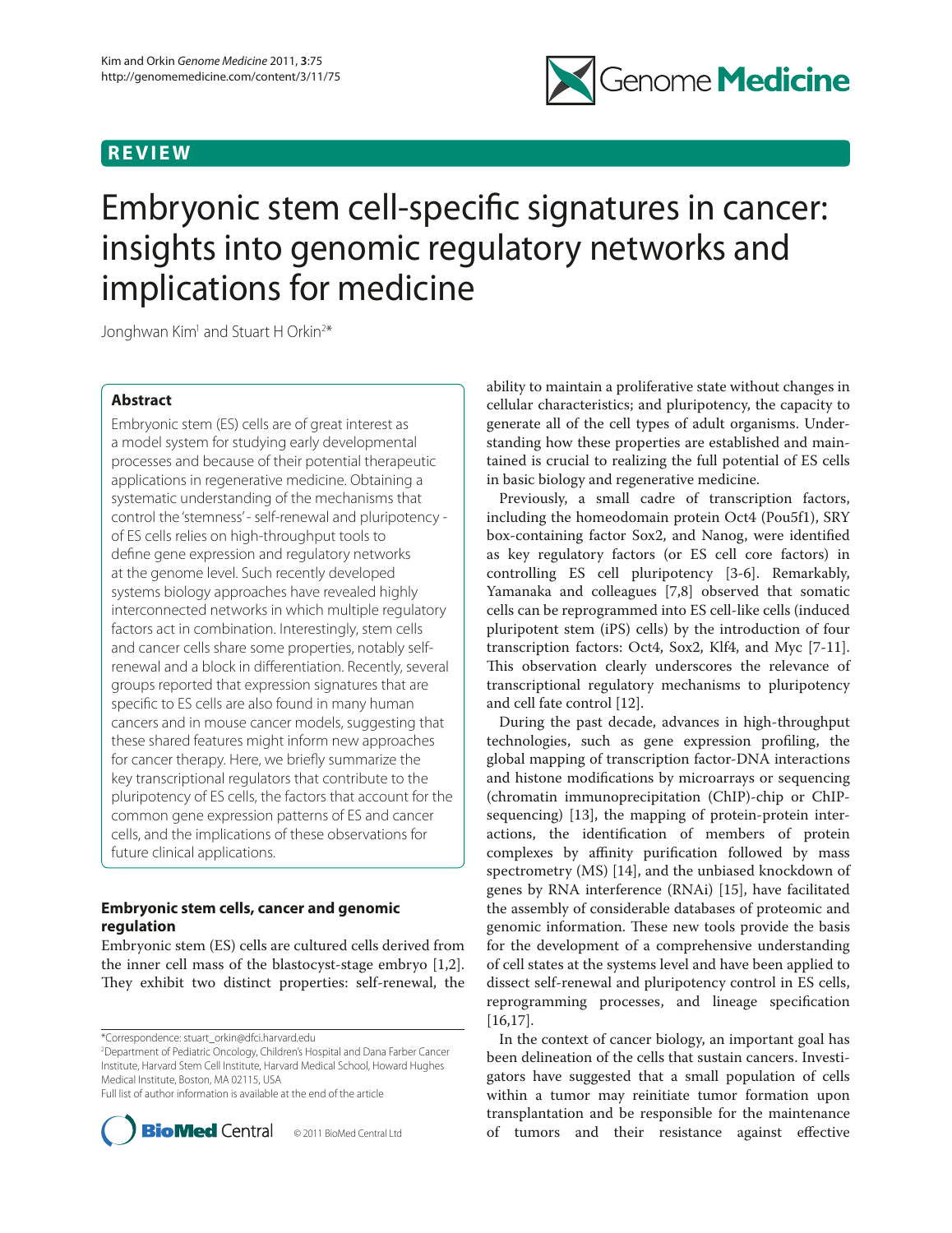anti-cancer therapy. Such cancer stem cells, or more precisely tumor initiating cells, might arise from adult stem, or progenitor, cells or from the dedifferentiation of somatic cells [18]. It has been hypothesized that the similarities shared by stem cells and cancer cells might relate to shared patterns of gene expression regulation, which might be associated with the 'embryonic' state. Moreover, recent studies focusing on somatic cell reprogramming underscore the similarity between cancer cells and iPS cells. The acquisition of pluripotency during the reprogramming process is superficially reminiscent of the dedifferentiation proposed for some cancers [19]. In trying to account for the self-renewing properties of cancer stem cells, several investigators have defined 'EScell-specific expression' signatures, and these have been analyzed in diverse cancers [20-26].

In this review, we provide an overview of the current understanding of the ES-cell-specific gene expression programs that have been observed in various human cancers. We first summarize the key regulatory factors involved in controlling the self-renewal and pluripotency of ES cells, which have been thoroughly evaluated using various systems biology tools. We then discuss how these factors have contributed to our understanding of the gene expression signatures that are shared between ES cells and cancer cells. Finally, we discuss the implications of these observations for medicine.

# **Regulatory factors in self-renewal and pluripotency**

In this section, we provide a brief overview of the key factors that regulate the self-renewal and pluripotency of ES cells, and the acquisition of pluripotency during somatic cell reprogramming. Recently, genome-scale technologies and systems-level approaches have been widely applied to investigate regulatory mechanisms in ES and iPS cells. The key regulators in pluripotent stem cells, their functions, and the experimental methods applied to investigate them are summarized in Table 1.

# **Core transcription factors**

Initially, a few transcription factors that are critical to ES cell pluripotency, core factors Oct4, Sox2, and Nanog, were identified and functionally characterized by lowthroughput methods [3-6]. Subsequently, global targets of these core factors have been identified in mouse ES cells using ChIP combined with paired-end-tag-based sequencing methods (ChIP-PET) [27] and in human ES cells using ChIP-chip [28]. The results suggested that each of the key transcription factors has numerous (>1,000) chromosomal targets, and that the factors are auto-regulated and subject to cross-regulation in an interconnected network. A Nanog-centered map of proteinprotein interactions in ES cells has also been constructed

# **Table 1. Genome-scale studies of self-renewal and pluripotency in ES cells**

| Regulators                 | <b>Function</b>                         | Methods        | Reference(s)     |  |
|----------------------------|-----------------------------------------|----------------|------------------|--|
| <b>Core factors</b>        |                                         |                |                  |  |
| Oct4 (Pou5f1)              | ES cell core factor                     | ChIP, MS       | $[27-32,44]$     |  |
| Sox <sub>2</sub>           | ES cell core factor                     | ChIP, MS       | [28, 32, 44]     |  |
| Nanog                      | ES cell core factor                     | ChIP, MS       | $[27-29,32,44]$  |  |
| Tcf3 (Tcf711)              | Wnt signaling                           | ChIP           | $[74]$           |  |
| KIf4                       | LIF signaling                           | ChIP           | [32,44]          |  |
| Stat3                      | LIF signaling                           | ChIP           | $[44]$           |  |
| Dax1 (Nr0b1)               | Negative regulation of<br>transcription | ChIP, MS       | [29,32]          |  |
| Sall4                      | Self-renewal and<br>pluripotency        | ChIP, MS       | $[29, 75 - 77]$  |  |
| Polycomb-related factors   |                                         |                |                  |  |
| Ezh <sub>2</sub>           | PRC2, repressor                         | ChIP, MS       | [78, 79]         |  |
| Jarid <sub>2</sub>         | Fine-tuning of PRC2                     | ChIP, MS       | [78, 79]         |  |
| Mtf2                       | Polycomb-like protein                   | ChIP, MS       | $[78]$           |  |
| Suz12                      | PRC2, repressor                         | ChIP, MS       | [37, 38, 78, 79] |  |
| Fed                        | PRC2, repressor                         | ChIP           | [37, 38]         |  |
| Rnf <sub>2</sub>           | PRC1, repressor                         | ChIP           | [37]             |  |
| Phc1                       | PRC1, repressor                         | ChIP           | $[37]$           |  |
| <b>Myc-related factors</b> |                                         |                |                  |  |
| Myc                        | Proliferation                           | ChIP, MS       | [20,44]          |  |
| Max                        | Myc-interacting                         | ChIP, MS       | $[20]$           |  |
| 7fx                        | Self-renewal                            | ChIP           | $[44]$           |  |
| Trrap                      | Histone acetylation                     | RNAi           | $[50]$           |  |
| Tip60 (Kat5)               | Histone acetylation                     | ChIP, MS, RNAi | [20, 50]         |  |
| Ep400                      | Histone acetylation                     | MS, RNAi       | $[50]$           |  |
| Dmap1                      | Histone acetylation                     | ChIP, MS, RNAi | [20, 50]         |  |
| E2F1                       | Regulator of cell cycle                 | ChIP           | [44]             |  |
| F <sub>2F4</sub>           | Transcription activator                 | ChIP, MS       | $[20]$           |  |
| Cnot3                      | General transcription<br>regulator      | ChIP, RNAi     | [80]             |  |
| Trim28 (Tif1b)             | Transcription co-activator              | ChIP, RNAi     | [80]             |  |

LIF, leukemia inhibitory factor.

using affinity purification followed by MS [29]. With the addition of the more recent Oct4-centered proteinprotein interaction maps [30,31], these approaches expanded the initial ES cell core network by identifying novel interacting partners of the core factors. Using a ChIP-based method, subsequent mapping of chromosomal targets of the nine transcription factors within this expanded core network (that is, three core factors, Nanoginteracting proteins, and Yamanaka's four somatic-cellreprogramming factors) revealed a positive correlation between transcription factor co-occupancy and target gene activity [32]. These results also provided an initial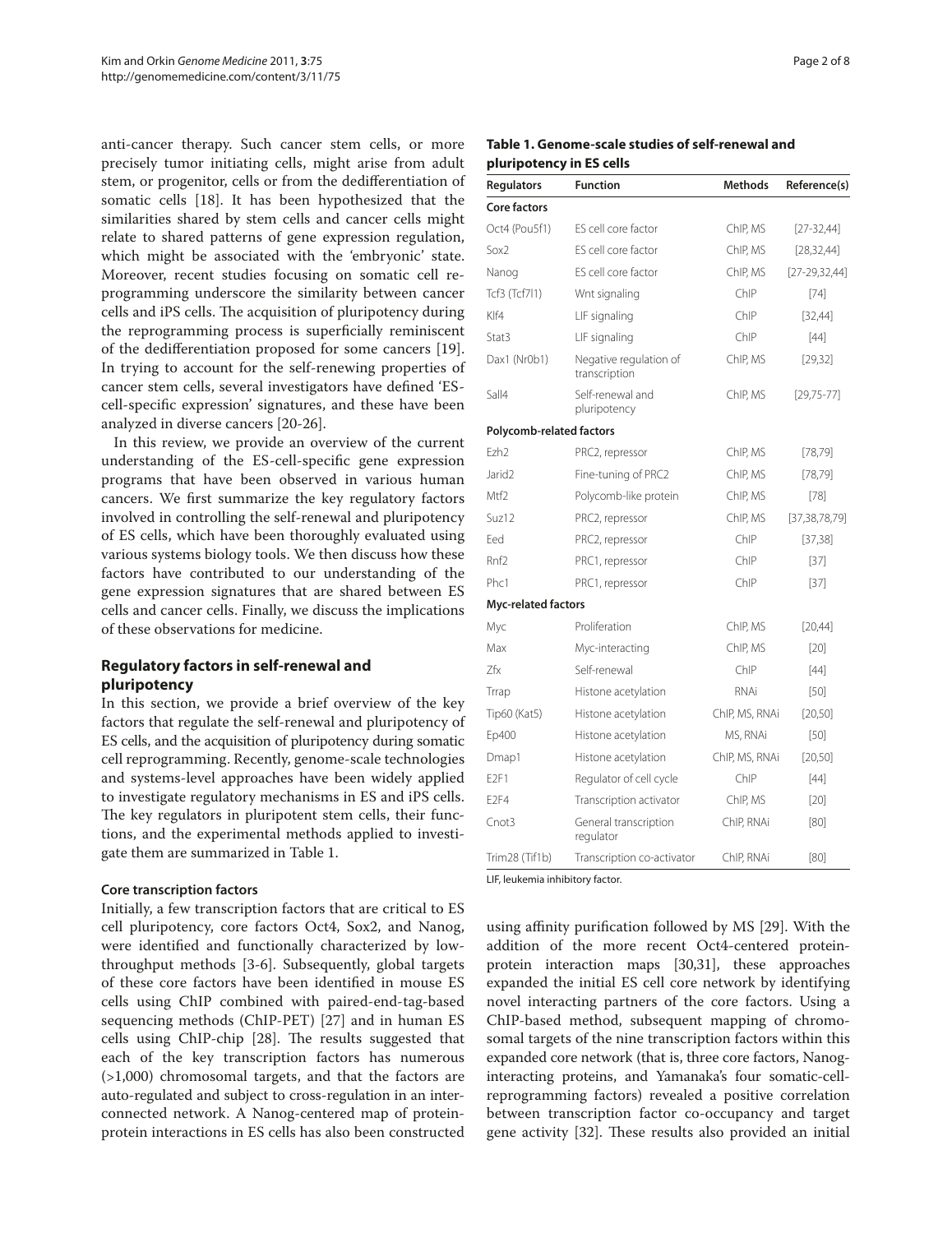glimpse into the unique roles of Myc in ES cells and somatic cell reprogramming. Myc has more target genes than any of the core factors, and its target genes show unique histone modification marks in their promoters.

## **Somatic cell reprogramming by defined factors**

In the first report of somatic cell reprogramming by Yamanaka's group, mouse fibroblasts, which represent terminally differentiated cells, were reprogrammed to become pluripotent-stem-cell-like cells (iPS cells) by the introduction of four transcription factors: two core ES cell factors (Oct4 and Sox2), Klf4 and c-Myc (Myc) [7]. Successful reprogramming of human fibroblasts to iPS cells [8,10,11], together with the generation of diseasespecific iPS cell lines using the cells of people with genetic disorders, provides a basis for *in vitro* culture-based studies of human disease phenotypes [33,34]. Notably, as shown by Yamanaka's initial work, the four reprogramming factors are highly expressed in ES cells. Additionally, these reprogramming factors are implicated in tumorigenesis in diverse cancer contexts [19,35]. These observations raise the hypothesis that somatic cell reprogramming, pluripotency control in ES cells, and cellular transformation might share common pathways.

#### **Polycomb-related factors**

Polycomb-group (PcG) proteins, which were first discovered in fruit flies, contribute to the repressed state of crucial developmental or lineage-specific regulators by generating a repressive histone mark. PcG proteins have essential roles in early development, as well as in ES cells [36]. Mapping of the targets of PcG-repressive protein complex (PRC)1 and PRC2 in mouse and human ES cells by ChIP-chip showed that PRC proteins occupy many common repressed target genes, including lineage-specific transcription factors [37,38]. These studies suggest that PRC proteins serve to maintain the undifferentiated state of ES cells by repressing important developmental regulators. Recent experiments involving RNA immunoprecipitation followed by sequencing (RIP-sequencing) implicate the interaction of various non-coding RNA molecules with the PRC complex in the regulation of target genes [39]. PRC proteins are also implicated in the somatic cell reprogramming process [40,41].

# **Myc and Myc-interacting factors**

Activation of Myc, one of the most-studied oncogenes, is reported in up to 70% of human cancers [42]. Myc has numerous cellular functions and is involved in many biological pathways, including the control of self-renewal in ES cells [43]. Mapping of Myc targets in ES cells has suggested that Myc's role in maintaining the pluripotency of ES cells is distinct from that of the core factors [32,44]. Myc has many more chromatin targets than the core ES factors, and Myc target genes are enriched in pathways that are associated with metabolism and protein synthesis. By contrast, the targets of the core factors are involved in transcription and developmental processes [32,44]. In the context of somatic cell reprogramming, Myc is a dispensable factor [45,46]; but efficient and rapid reprogramming by Myc suggests that this factor might generate a favorable environment during the reprogramming process, potentially by mediating the global alteration of chromosome structure [47-49]. Recently, Myc-interacting partner proteins and their genomic targets have been identified in ES cells [20]. These studies revealed that the Myc network is distinct from the ES cell core interaction network or the PRC network. Interestingly, an independent RNAi-based knockdown screen showed that Tip60-p400 histone acetyltransferase (HAT) complex proteins, which interact with Myc in ES cells [20], also play a crucial role in ES cell identity [50], implicating the functions of Myc-interacting proteins in the control of ES cell pluripotency and somatic cell reprogramming.

#### **Common signatures in ES cells and cancer**

Overlapping characteristics that are shared by ES cells and cancer cells have led investigators to examine the gene expression patterns that underlie these similarities [18]. We now know that one of the factors used to facilitate somatic cell reprogramming, Myc, is an established oncogene, and that the inactivation of p53 pathways, as observed in innumerable cancers, increases the efficiency of the reprogramming process [7,51-54]. These discoveries provide additional evidence that common pathways could be utilized both in the acquisition of pluripotency and in tumorigenesis. In this regard, data generated from various systems biology tools that can be used to dissect ES cell pluripotency and somatic cell reprogramming could play a crucial role in identifying the common features shared by ES cells and cancer cells. In turn, many ES-cell-specific gene sets, modules, or signatures that have been identified by systems biology studies of pluripotent stem cells have provided useful analytical tools for analyses of the gene-expression programs of human tumors and mouse tumor models. Recent analyses of ES-cell-specific signatures in human tumors are summarized in Table 2.

#### **ES cell signatures tested in cancer**

In one of the first studies aimed at revealing shared gene expression patterns, Chang and associates [22] collected large-scale data sets that had been acquired from ES cells or adult stem cells, and constructed a gene-module map. From the initial gene-module map, two modules (gene sets) that distinguish ES cells (the ESC-like module) and adult stem cells (the adult tissue stem cell module) were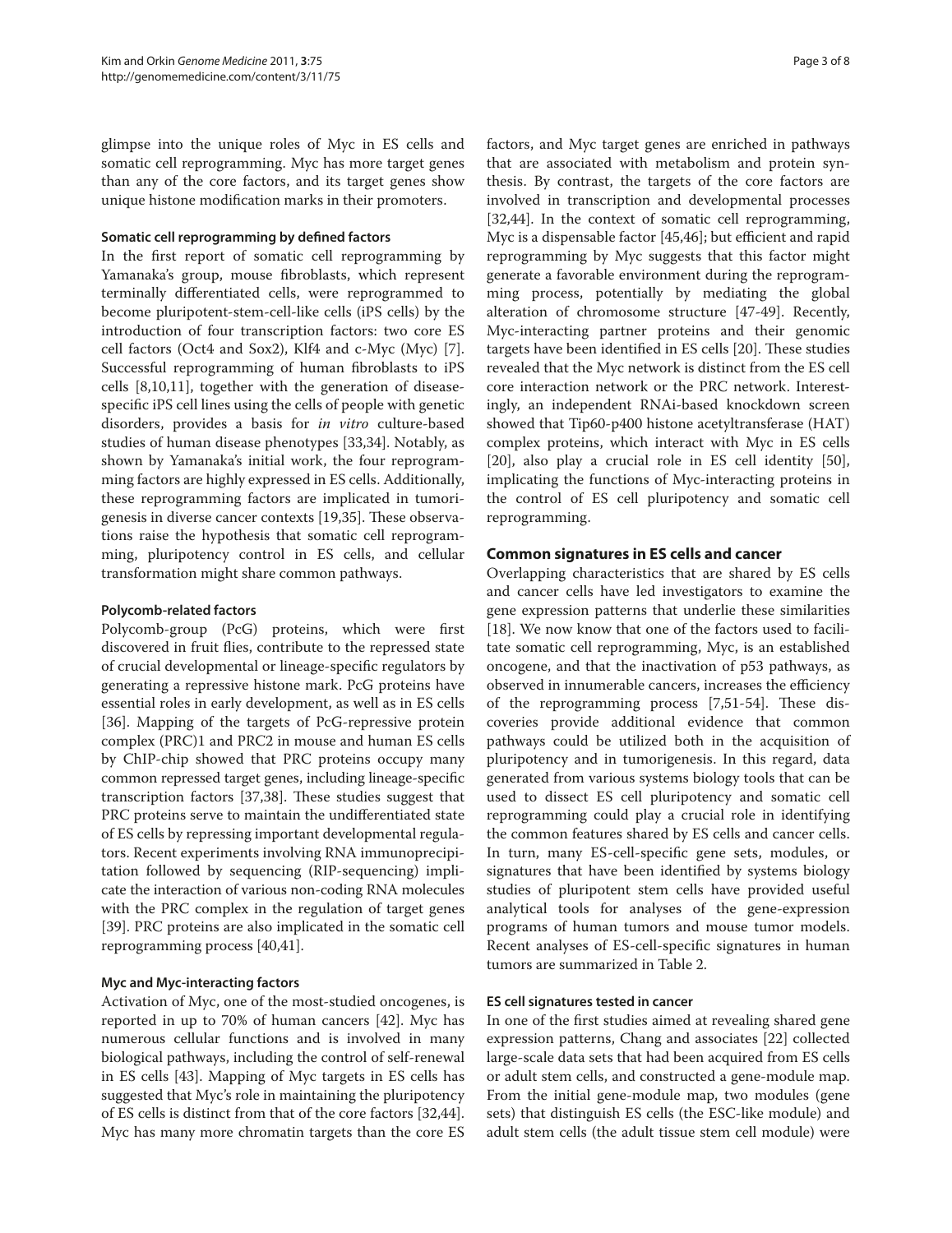| Study                  | Gene sets used in the study                                                             | Gene set generated by:                                    | <b>Tested cancers</b>                                           |
|------------------------|-----------------------------------------------------------------------------------------|-----------------------------------------------------------|-----------------------------------------------------------------|
| Ben-Porath et al. [23] | ES cell expression profiles, Nanog, Oct4,<br>Sox2 targets, Myc targets, and PRC targets | ES-cell-specific gene expression,<br>and factor occupancy | Breast, glioma, and bladder cancers                             |
| Wong et al. [22]       | ES-cell-like module, adult stem cell module                                             | Gene module map [81]                                      | Liver, breast, prostate, gastric, and lung cancers              |
| Schoenhals et al. [26] | Nanog, Oct4, Sox2, and Klf4                                                             | ES-cell-specific gene activity in<br>multiple cancers     | Multiple cancers                                                |
| Kim et al. [20]        | Core module, PRC module, and Myc<br>module                                              | Factor co-occupancy within<br>transcription sub-networks  | Myeloid/lymphoid leukemia, bladder and<br>breast cancers        |
| Mizuno et al. [25]     | ES cell, iPS cell, PRC2, and p53 ES cell<br>signatures                                  | Gene expression profiles                                  | Breast cancer                                                   |
| Shats et al. [24]      | CSR signature                                                                           | Combined gene sets                                        | Breast and lung cancers, adenocarcinoma, and<br>medulloblastoma |

**Table 2. Studies of embryonic stem cell signatures in cancer**

defined. The activities of these two modules were tested using gene expression data sets from various human tumor samples (Table 2). Chang's group observed that the ESC-like module is activated in various human epithelial cancers. Moreover, they showed that Myc activates the ESC-like module in epithelial cells. Taking these observations together, the group proposed that the activation of an ES-cell-like transcriptional program via Myc might induce the characteristics of cancer stem cells in differentiated adult cells. Independently, Weinberg and colleagues [23] defined 13 gene sets in ES cells from previously existing large-scale data sets and placed each of these 13 data sets into one of four categories: ESexpressed, active core factor (Nanog, Oct4, and Sox2) targets, PRC targets, and Myc targets. When these data sets were tested using expression profiling data sets from human cancer patients, the activation of ES-cell-specific gene sets (such as ES-expressed) and the repression of PRC target genes were significantly enriched in poorly differentiated human tumors. A similar approach defined a consensus stemness ranking (CSR) signature from four different stem cell signatures, and also showed that the CSR signature has prognostic power in several human cancer types [24]. Notably, an active ES-cell-like expression program has been observed upon inactivation of p53 in breast and lung cancers [25]. Similar to the function of p53 in the acquisition of pluripotency during reprogramming, the inhibition of p53 or the p53 pathway increases the efficiency of somatic cell reprogramming [53]. Taken together, these studies clearly show that ES-cell-specific signatures are shared among various human cancers and animal cancer models; but the precise nature of the gene expression pathways remains unclear.

## **Predominant ES cell Myc module in cancer**

Although ES cells and cancer cells share some properties, cancer cells do not exhibit true pluripotency like that displayed by ES cells. Furthermore, early studies failed to establish that the crucial ES-cell pluripotency genes were actually expressed in cancer cells and could account for the apparent similarities between ES cells and cancer cells [55,56]. So how specific are the proposed ES-cellspecific gene modules? Recent findings lead to a more nuanced view of the relationship between ES cells and cancer cells. A Myc-centered regulatory network was first constructed in ES cells by combining the data sets acquired from a MS-based proteomics method as well as a ChIP-based method. When this Myc-centered regulatory network was combined with previously defined ES cell pluripotency, core and PRC networks, it was shown that the transcription regulatory program that controls ES cells can be subdivided into functionally separable regulatory units: core, PRC and Myc [20]. Such ES cell modules were defined on the basis of the target cooccupancy of the factors within the regulatory units. Subsequently, the averaged activity of the three modules (common target genes within each regulatory unit - core, PRC and Myc modules) was tested in ES cells and in various cancer types. In ES cells, the core and Myc modules are active, but the PRC module is repressed. An active Myc module is observed in many cancer types and generally predicts poor prognosis. On the other hand, the core module, which is highly active in ES cells and underlies the ES cell state, is not significantly enriched in most cancers. In contrast to the previous studies, this work suggests that the similar expression signatures of ES cells and cancer cells largely reflect the contribution of the Myc regulatory network rather than that of an EScell-specific core network. This conclusion is in accordance with the previous observation that Myc induces an ESC-like module in epithelial cells [22]. Note also that many genes in the previously defined ESC-like modules proposed by others [22,23] are direct target genes of Myc and are therefore likely to reinforce the common signature.

#### **Repressive targets of PRC2 in cancer**

PRC complexes (especially PRC2 proteins, including Ezh2, Eed, and Suz12) are important repressors of gene regulation that are highly expressed in ES cells. Their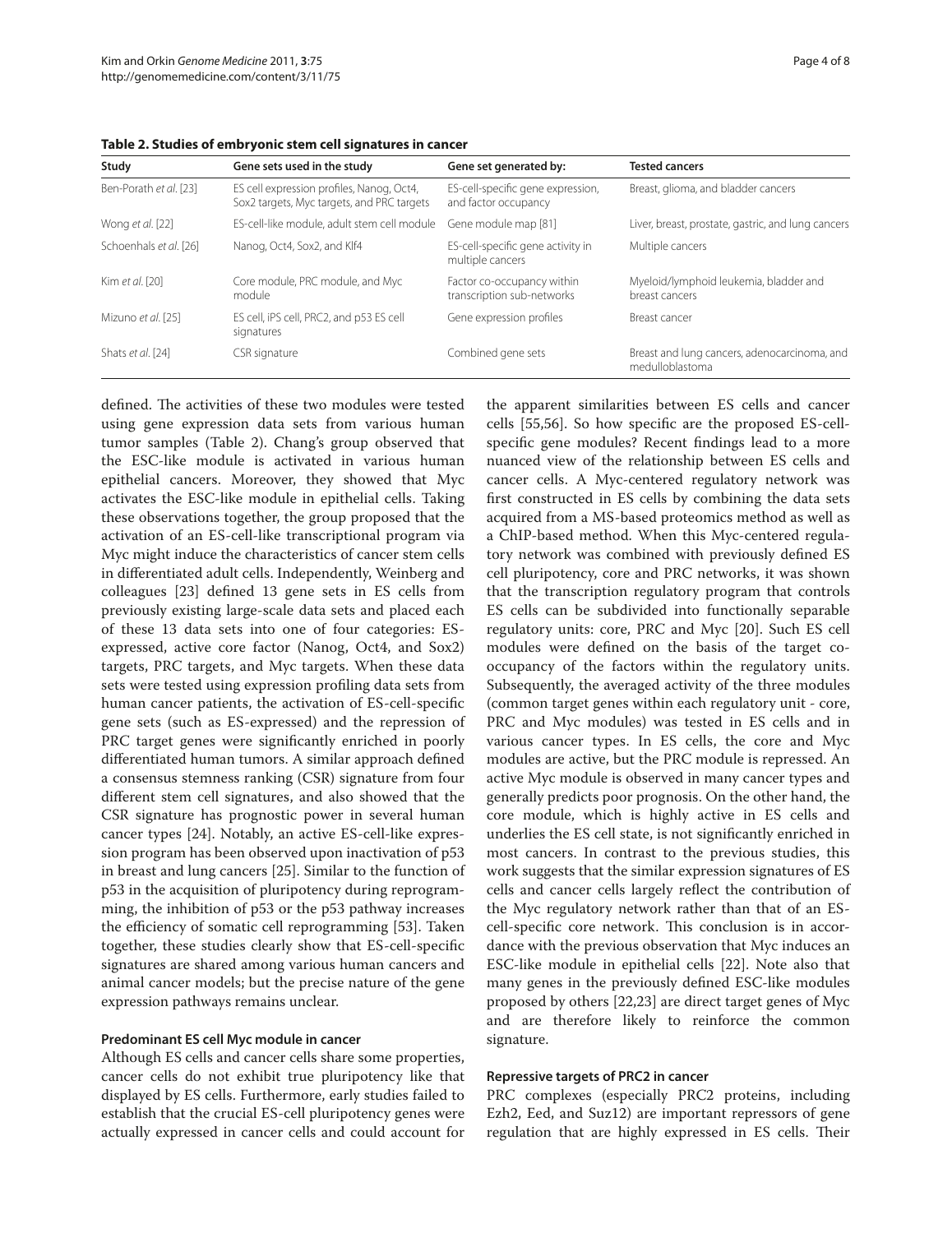downstream targets, including many lineage-specific regulators, are repressed or inactive in ES cells [37,38]. Weinberg and associates [23] observed that the target genes of PRC are also repressed in various human cancers, and that the repression of PRC target genes also predicts poorly differentiated human tumors. Interestingly, overexpression of PRC2 proteins is often observed in many different cancers; for example, Ezh2, a catalytic subunit of PRC2, has been reported to be a marker for aggressive prostate and breast tumors [57,58]. In our study of modules within ES cells, we also observed that repression of target genes by PRC is shared between ES cells and cancer cells [20]. These results strongly suggest that, in addition to the Myc network, a PRC network also generates expression signatures that are shared by ES cells and cancer cells.

# **ES cell core factors in cancer**

Do ES cell core factors ever play a crucial role in cancer? For those cancers of germ cell origin, the expression of ES-cell-specific pluripotency factors, such as Oct4 and Nanog, is likely to be functionally relevant [59]. It has been reported that transcripts of Oct4, Nanog, and/or Sox2 may be expressed in epithelial cancers, and that their expression is correlated with tumor grade [26,60,61]. Nevertheless, the subject remains controversial because the expression of pseudogenes for Oct4 has confounded studies based on RNA expression alone [62,63]. Another key factor in ES cells, Sox2, was implicated in lung and esophageal squamous cell carcinomas; but the induction of Sox2 in a lung adenocarcinoma cell line promoted squamous traits rather than pluripotency-related characteristics. This suggests a role for Sox2 as a lineage-survival oncogene rather than as a stemness marker [60]. Our recent work has shown that the core module, which relates to ES cell core factors, is not significantly enriched in human epithelial tumors [20]. Thus, the contribution of ES-cell-specific core factors to tumor formation or maintenance is still uncertain.

# **Implications for cancer and medicine**

The extent to which the study of pluripotent ES cells has provided insights into cancer is remarkable. In addition, the involvement of both oncogenic and tumor suppressor pathways in somatic cell reprogramming suggests that continued study of the relationship between ES cells and cancer cells is worthwhile. In this section, we discuss how ES cells might be used to accelerate the translation of basic findings into clinically relevant tests and new therapeutic approaches.

Classically, cancer cell lines have been employed as convenient biological models when investigating the characteristics of various cancers and as a platform for exploring the activity of chemotherapeutic agents. Cell lines are not usually a preferred platform for drug screening because they often represent highly selected subpopulations of cancer cells, with accumulated genetic mutations or abnormalities acquired during long-term culture. The shared signatures of ES cells and cancer cells suggest, however, that ES cells could provide an alternative system for studying pathways relevant to cancers. One strategy is depicted in Figure 1. In this scenario, genetic and/or chemical modulators that negate or alter the activities of signatures that are shared by ES cells and cancer cells may be sought in ES cells by high-throughput screening. Subsequently, selected modulators could then be re-validated in cancer cells either in culture or in various transplant protocols. A variation of this theme is the recent application of gene expression signatures to identify drugs that target specific signaling pathways (such as those for Ras, Src, and Myc) [64-66].

A particularly powerful approach is now afforded by an elegant *in silico* method based on the 'Connectivity Map' [67,68]. The Connectivity Map encompasses an expanding database of gene expression profiles from a collection of reference cell lines treated with 'perturbagens' [69]. In the original version of the Connectivity Map, cells were treated with numerous drugs, but the approach is entirely general and cells may be 'perturbed' by any chemical or genetic manipulation. In practice, the Connectivity Map database is interrogated with a gene expression signature of interest to ask whether the signature resembles the action of a perturbagen on the reference cells. As the method is performed *in silico*, it is extremely rapid.

An initial attempt to identify drugs that modulate an ES-cell-like gene expression signature has already been reported. In this instance, the Connectivity Map database was interrogated with an ES-cell signature, described as a CSR [24], to predict drugs that affect the CSR signature. Putative 'hits' were subsequently validated in human breast cancer cells. The results revealed multiple topoisomerase inhibitors, including daunorubicin, that decrease cell viability in this context [24]. We anticipate that further interrogation of the Connectivity Map database with other expression signatures could highlight agents that form the basis for novel therapeutic approaches.

#### **Conclusions and future directions**

In recent years, the utilization of emerging systems biology techniques in stem cell biology have led to considerable advances in our understanding of the regulatory networks that control the pluripotency of ES cells and the process of somatic cell reprogramming. We began with just a handful of core ES cell transcription factors, but now appreciate a more extensive list of transcription factors that are involved in the regulation of these processes. Cross-examination of large data sets generated by various tools, taken together with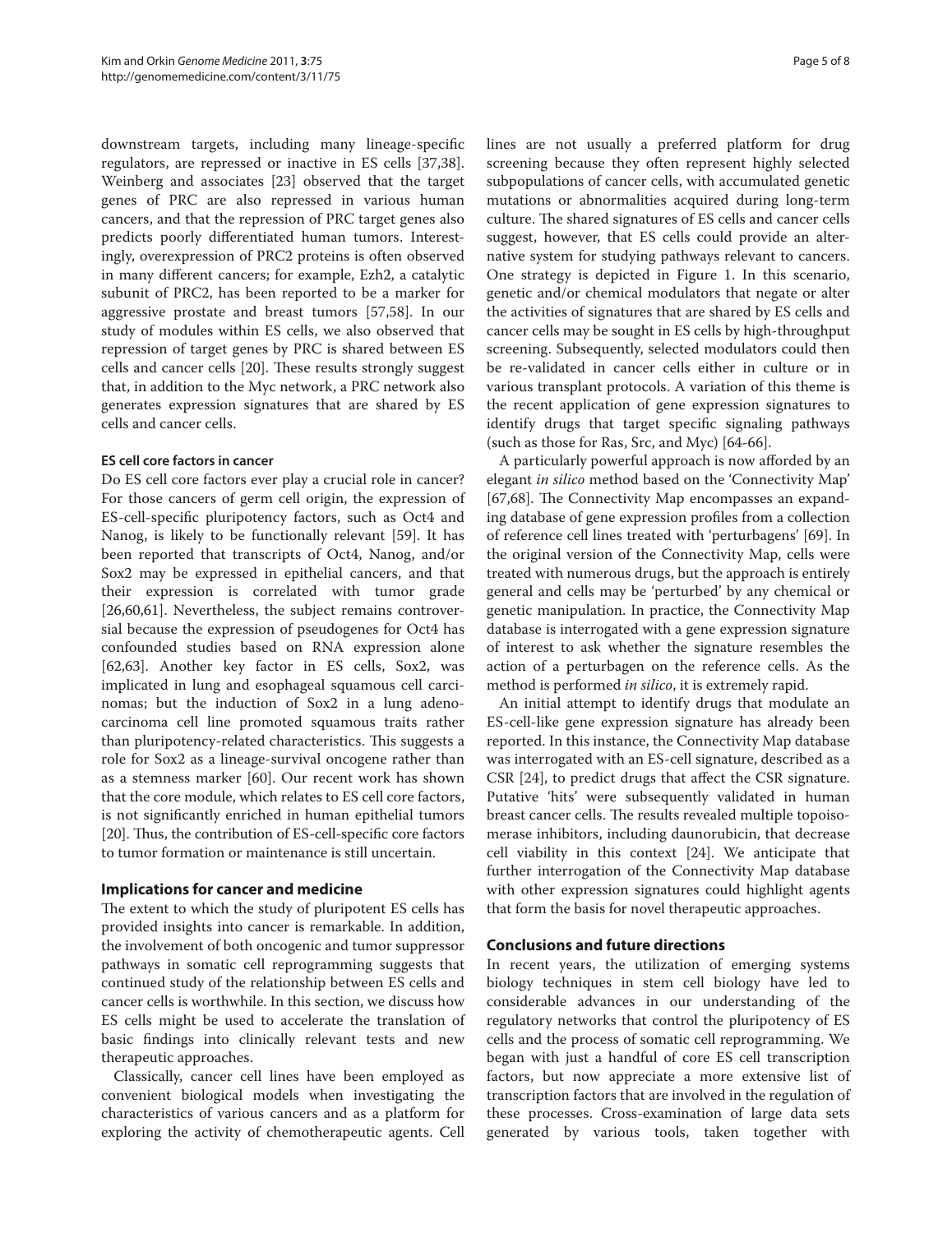

computational analysis, has led to an improved understanding of the gene-expression patterns that are common to ES and cancer cells. Rather than identifying core ES cell factors as contributors to shared patterns, the recent studies underscore sub-modules that refer to Myc and Polycomb transcriptional activities.

An improved understanding of the features shared by pluripotent cells and cancer cells is of potential clinical relevance. In the future, the common pathways could serve as putative targets for anti-cancer drugs, but unresolved questions remain. Recent studies describe overlapping expression signatures that are shared by ES cells and various human cancers and that also predict patient outcome, but more careful analysis needs to be performed to reveal the multiple contributions to these signatures. The heterogeneity of cancers presents a challenge to the field. Many different cell types reside within a given tumor, and tumors differ from one to another, but current methods deal poorly with cellular heterogeneity. The extent to which core ES cell pluripotency factors are involved in epithelial cancers, or in a subset of cancer stem cells, remains to be explored. If they are expressed, it is relevant to ask whether the genes or gene pathways that are controlled by ES cell core factors in cancer cells are similar to those regulated by these core factors in pluripotent stem cells.

Moreover, additional layers of regulatory mechanisms that await further characterization might be shared between ES cells and cancers. For example, microRNAs,

which are crucial regulators of the pluripotent state and cell proliferation [70,71], might have patterns of regulation and downstream target genes that are common to ES and cancers cells. An improved understanding of signaling pathways that are implicated in both ES cells and cancer (or cancer stem cells) [72,73], and their connections to the regulatory networks, is also of special interest. Finally, it will be instructive to determine whether chemicals or genetic modulators could change or shift the activity of common signatures or modules shared between ES and cancer cells. The opportunities provided by these approaches could accelerate the identification and development of new cancer therapies.

#### **Abbreviations**

ChIP, chromatin immunoprecipitation; CSR, consensus stemness ranking; ES, embryonic stem; iPS, induced pluripotent stem; MS, mass spectrometry; PcG, Polycomb-group; PRC, PcG-repressive protein complex; RNAi, RNA interference.

#### **Competing interests**

The authors declare that they have no competing interests.

#### **Acknowledgements**

We thank Andrew J Woo for critical reading of the manuscript. SHO is an investigator at the Howard Hughes Medical Institute. JK is supported by the National Institutes of Health (NIH)/ National Institute of General Medical Sciences (NIGMS) grant K99/R00GM088384.

#### **Author details**

1 Molecular Cell and Developmental Biology, Institute for Cellular and Molecular Biology, The University of Texas at Austin, Austin, Texas 78712, USA. 2 Department of Pediatric Oncology, Children's Hospital and Dana Farber Cancer Institute, Harvard Stem Cell Institute, Harvard Medical School, Howard Hughes Medical Institute, Boston, MA 02115, USA.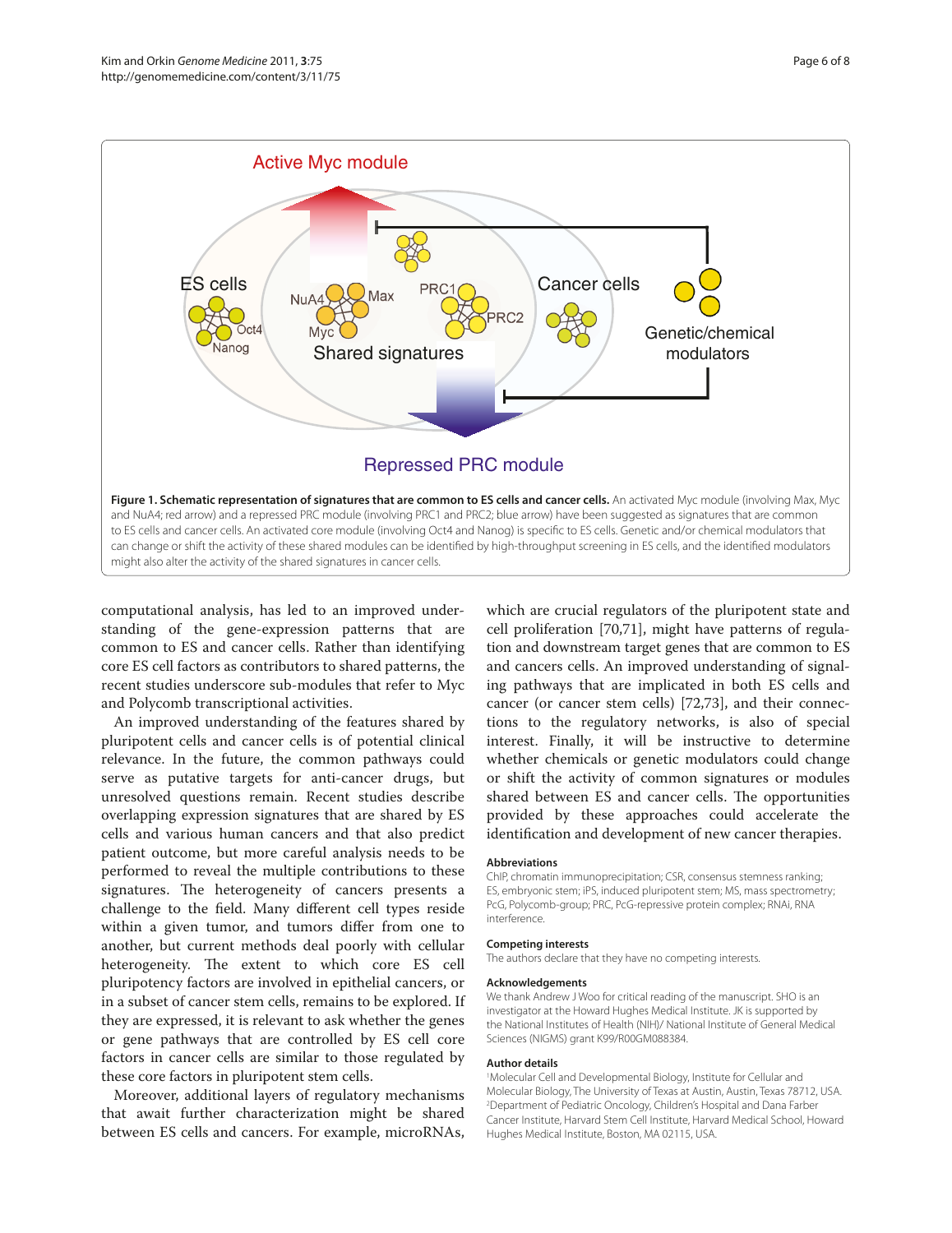#### Published: 29 November 2011

#### **References**

- Evans MJ, Kaufman MH: Establishment in culture of pluripotential cells from mouse embryos. *Nature* 1981, 292:154-156.
- 2. Martin GR: Isolation of a pluripotent cell line from early mouse embryos cultured in medium conditioned by teratocarcinoma stem cells. *Proc Natl Acad Sci U S A* 1981, 78:7634-7638.
- 3. Mitsui K, Tokuzawa Y, Itoh H, Segawa K, Murakami M, Takahashi K, Maruyama M, Maeda M, Yamanaka S: The homeoprotein Nanog is required for maintenance of pluripotency in mouse epiblast and ES cells. *Cell* 2003, 113:631-642.
- 4. Chambers I, Colby D, Robertson M, Nichols J, Lee S, Tweedie S, Smith A: Functional expression cloning of Nanog, a pluripotency sustaining factor in embryonic stem cells. *Cell* 2003, 113:643-655.
- 5. Avilion AA, Nicolis SK, Pevny LH, Perez L, Vivian N, Lovell-Badge R: Multipotent cell lineages in early mouse development depend on SOX2 function. *Genes Dev* 2003, 17:126-140.
- 6. Nichols J, Zevnik B, Anastassiadis K, Niwa H, Klewe-Nebenius D, Chambers I, Scholer H, Smith A: Formation of pluripotent stem cells in the mammalian embryo depends on the POU transcription factor Oct4. *Cell* 1998, 95:379-391.
- 7. Takahashi K, Yamanaka S: Induction of pluripotent stem cells from mouse embryonic and adult fibroblast cultures by defined factors. *Cell* 2006, 126:663-676.
- 8. Takahashi K, Tanabe K, Ohnuki M, Narita M, Ichisaka T, Tomoda K, Yamanaka S: Induction of pluripotent stem cells from adult human fibroblasts by defined factors. *Cell* 2007, 131:861-872.
- 9. Wernig M, Meissner A, Foreman R, Brambrink T, Ku M, Hochedlinger K, Bernstein BE, Jaenisch R: *In vitro* reprogramming of fibroblasts into a pluripotent ES-cell-like state. *Nature* 2007, 448:318-324.
- 10. Yu J, Vodyanik MA, Smuga-Otto K, Antosiewicz-Bourget J, Frane JL, Tian S, Nie J, Jonsdottir GA, Ruotti V, Stewart R, Slukvin II, Thomson JA: Induced pluripotent stem cell lines derived from human somatic cells. *Science* 2007, 318:1917-1920.
- 11. Park IH, Zhao R, West JA, Yabuuchi A, Huo H, Ince TA, Lerou PH, Lensch MW, Daley GQ: Reprogramming of human somatic cells to pluripotency with defined factors. *Nature* 2008, 451:141-146.
- 12. Graf T, Enver T: Forcing cells to change lineages. *Nature* 2009, 462:587-594.
- 13. Hawkins RD, Hon GC, Ren B: Next-generation genomics: an integrative approach. *Nat Rev Genet* 2010, 11:476-486.
- Gavin AC, Maeda K, Kuhner S: Recent advances in charting protein-protein interaction: mass spectrometry-based approaches. *Curr Opin Biotechnol*  2011, 22:42-49.
- 15. Dykxhoorn DM, Lieberman J: The silent revolution: RNA interference as basic biology, research tool, and therapeutic. *Annu Rev Med* 2005, 56:401-423.
- 16. Roeder I, Radtke F: Stem cell biology meets systems biology. *Development*  2009, 136:3525-3530.
- 17. Macarthur BD, Ma'ayan A, Lemischka IR: Systems biology of stem cell fate and cellular reprogramming. *Nat Rev Mol Cell Biol* 2009, 10:672-681.
- 18. Reya T, Morrison SJ, Clarke MF, Weissman IL: Stem cells, cancer, and cancer stem cells. *Nature* 2001, 414:105-111.
- 19. Daley GQ: Common themes of dedifferentiation in somatic cell reprogramming and cancer. *Cold Spring Harb Symp Quant Biol* 2008, 73:171-174.
- 20. Kim J, Woo AJ, Chu J, Snow JW, Fujiwara Y, Kim CG, Cantor AB, Orkin SH: A Myc network accounts for similarities between embryonic stem and cancer cell transcription programs. *Cell* 2010, 143:313-324.
- 21. Somervaille TC, Matheny CJ, Spencer GJ, Iwasaki M, Rinn JL, Witten DM, Chang HY, Shurtleff SA, Downing JR, Cleary ML: Hierarchical maintenance of MLL myeloid leukemia stem cells employs a transcriptional program shared with embryonic rather than adult stem cells. *Cell Stem Cell* 2009, 4:129-140.
- 22. Wong DJ, Liu H, Ridky TW, Cassarino D, Segal E, Chang HY: Module map of stem cell genes guides creation of epithelial cancer stem cells. *Cell Stem Cell* 2008, 2:333-344.
- 23. Ben-Porath I, Thomson MW, Carey VJ, Ge R, Bell GW, Regev A, Weinberg RA: An embryonic stem cell-like gene expression signature in poorly differentiated aggressive human tumors. *Nat Genet* 2008, 40:499-507.
- 24. Shats I, Gatza ML, Chang JT, Mori S, Wang J, Rich J, Nevins JR: Using a stem

cell-based signature to guide therapeutic selection in cancer. *Cancer Res*  2011, 71:1772-1780.

- 25. Mizuno H, Spike BT, Wahl GM, Levine AJ: Inactivation of p53 in breast cancers correlates with stem cell transcriptional signatures. *Proc Natl Acad Sci U S A* 2010, 107:22745-22750.
- 26. Schoenhals M, Kassambara A, De Vos J, Hose D, Moreaux J, Klein B: Embryonic stem cell markers expression in cancers. *Biochem Biophys Res Commun* 2009, 383:157-162.
- 27. Loh YH, Wu Q, Chew JL, Vega VB, Zhang W, Chen X, Bourque G, George J, Leong B, Liu J, Wong KY, Sung KW, Lee CW, Zhao XD, Chiu KP, Lipovich L, Kuznetsov VA, Robson P, Stanton LW, Wei CL, Ruan Y, Lim B, Ng HH: The Oct4 and Nanog transcription network regulates pluripotency in mouse embryonic stem cells. *Nat Genet* 2006, 38:431-440.
- 28. Boyer LA, Lee TI, Cole MF, Johnstone SE, Levine SS, Zucker JP, Guenther MG, Kumar RM, Murray HL, Jenner RG, Gifford DK, Melton DA, Jaenisch R, Young RA: Core transcriptional regulatory circuitry in human embryonic stem cells. *Cell* 2005, 122:947-956.
- 29. Wang J, Rao S, Chu J, Shen X, Levasseur DN, Theunissen TW, Orkin SH: A protein interaction network for pluripotency of embryonic stem cells. *Nature* 2006, 444:364-368.
- 30. van den Berg DL, Snoek T, Mullin NP, Yates A, Bezstarosti K, Demmers J, Chambers I, Poot RA: An Oct4-centered protein interaction network in embryonic stem cells. *Cell Stem Cell* 2010, 6:369-381.
- Pardo M, Lang B, Yu L, Prosser H, Bradley A, Babu MM, Choudhary J: An expanded Oct4 interaction network: implications for stem cell biology, development, and disease. *Cell Stem Cell* 2010, 6:382-395.
- 32. Kim J, Chu J, Shen X, Wang J, Orkin SH: An extended transcriptional network for pluripotency of embryonic stem cells. *Cell* 2008, 132:1049-1061.
- 33. Park IH, Arora N, Huo H, Maherali N, Ahfeldt T, Shimamura A, Lensch MW, Cowan C, Hochedlinger K, Daley GQ: Disease-specific induced pluripotent stem cells. *Cell* 2008, 134:877-886.
- 34. Dimos JT, Rodolfa KT, Niakan KK, Weisenthal LM, Mitsumoto H, Chung W, Croft GF, Saphier G, Leibel R, Goland R, Wichterle H, Henderson CE, Eggan K: Induced pluripotent stem cells generated from patients with ALS can be differentiated into motor neurons. *Science* 2008, 321:1218-1221.
- 35. Werbowetski-Ogilvie TE, Bhatia M: Pluripotent human stem cell lines: what we can learn about cancer initiation. *Trends Mol Med* 2008, 14:323-332.
- 36. Margueron R, Reinberg D: The Polycomb complex PRC2 and its mark in life. *Nature* 2011, 469:343-349.
- 37. Boyer LA, Plath K, Zeitlinger J, Brambrink T, Medeiros LA, Lee TI, Levine SS, Wernig M, Tajonar A, Ray MK, Bell GW, Otte AP, Vidal M, Gifford DK, Young RA, Jaenisch R: Polycomb complexes repress developmental regulators in murine embryonic stem cells. *Nature* 2006, 441:349-353.
- 38. Lee TI, Jenner RG, Boyer LA, Guenther MG, Levine SS, Kumar RM, Chevalier B, Johnstone SE, Cole MF, Isono K, Koseki H, Fuchikami T, Abe K, Murray HL, Zucker JP, Yuan B, Bell GW, Herbolsheimer E, Hannett NM, Sun K, Odom DT, Otte AP, Volkert TL, Bartel DP, Melton DA, Gifford DK, Jaenisch R, Young RA: Control of developmental regulators by Polycomb in human embryonic stem cells. *Cell* 2006, 125:301-313.
- 39. Zhao J, Ohsumi TK, Kung JT, Ogawa Y, Grau DJ, Sarma K, Song JJ, Kingston RE, Borowsky M, Lee JT: Genome-wide identification of polycomb-associated RNAs by RIP-seq. *Mol Cell* 2010, 40:939-953.
- Zhang Z, Jones A, Sun CW, Li C, Chang CW, Joo HY, Dai Q, Mysliwiec MR, Wu LC, Guo Y, Yang W, Liu K, Pawlik KM, Erdjument-Bromage H, Tempst P, Lee Y, Min J, Townes TM, Wang H: PRC2 complexes with JARID2, and esPRC2p48 in ES cells to modulate ES cell pluripotency and somatic cell reprogramming. *Stem Cells* 2011 29:229-240.
- 41. Pereira CF, Piccolo FM, Tsubouchi T, Sauer S, Ryan NK, Bruno L, Landeira D, Santos J, Banito A, Gil J, Koseki H, Merkenschlager M, Fisher AG: ESCs require PRC2 to direct the successful reprogramming of differentiated cells toward pluripotency. *Cell Stem Cell* 2010, 6:547-556.
- 42. Nilsson JA, Cleveland JL: Myc pathways provoking cell suicide and cancer. *Oncogene* 2003, 22:9007-9021.
- 43. Meyer N, Penn LZ: Reflecting on 25 years with MYC. *Nat Rev Cancer* 2008, 8:976-990.
- 44. Chen X, Xu H, Yuan P, Fang F, Huss M, Vega VB, Wong E, Orlov YL, Zhang W, Jiang J, Loh YH, Yeo HC, Yeo ZX, Narang V, Govindarajan KR, Leong B, Shahab A, Ruan Y, Bourque G, Sung WK, Clarke ND, Wei CL, Ng HH: Integration of external signaling pathways with the core transcriptional network in embryonic stem cells. *Cell* 2008, 133:1106-1117.
- 45. Wernig M, Meissner A, Cassady JP, Jaenisch R: c-Myc is dispensable for direct